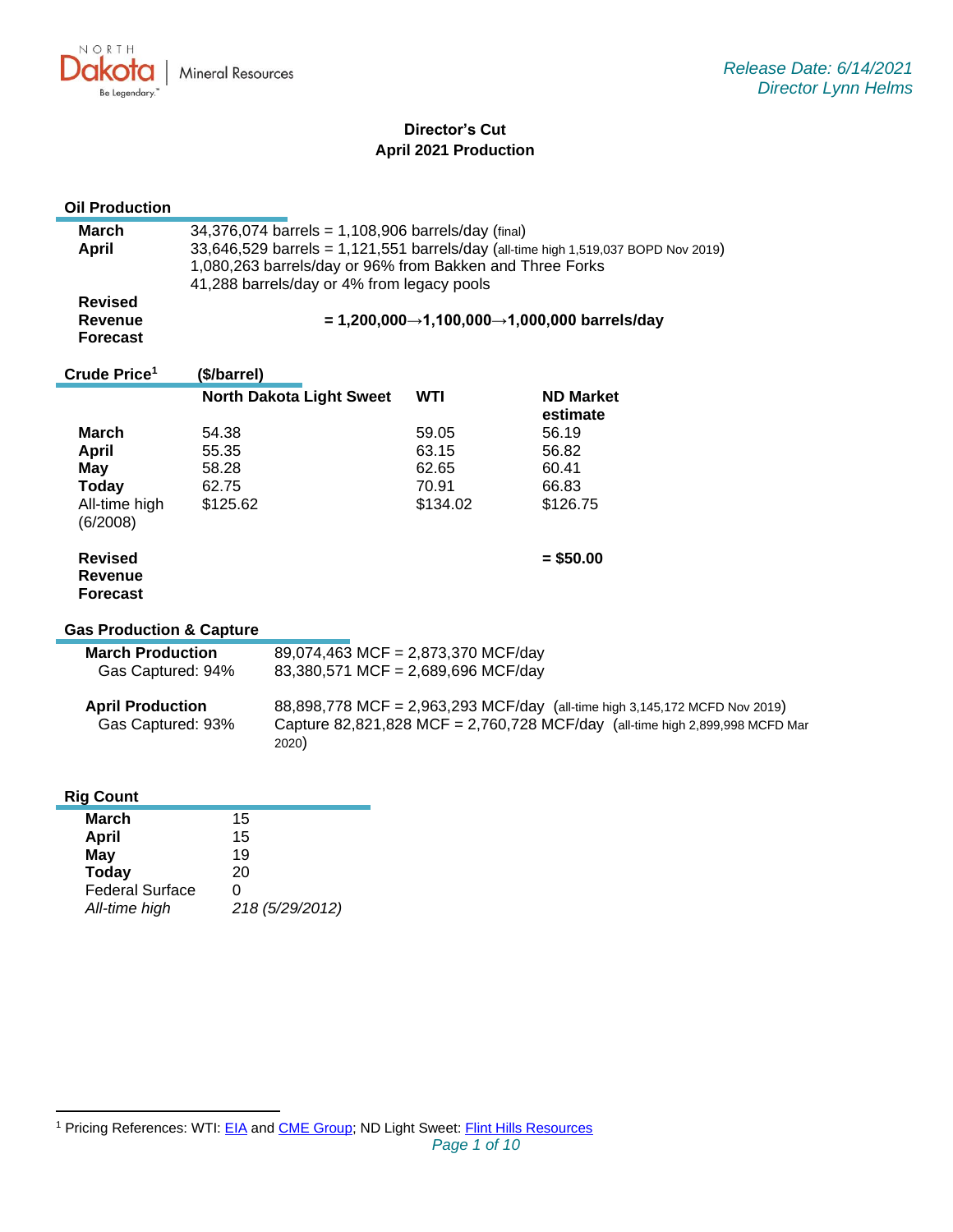**Mineral Resources** 

### **Wells**

 $N$   $\cap$   $R$   $T$   $\vdash$ 

|                                              | <b>March</b>             | April                                                                                                                                                                                        | May                                                             | <b>Revised Revenue Forecast</b>                   |
|----------------------------------------------|--------------------------|----------------------------------------------------------------------------------------------------------------------------------------------------------------------------------------------|-----------------------------------------------------------------|---------------------------------------------------|
| <b>Permitted</b>                             | 55 drilling<br>0 seismic | 51 drilling<br>0 seismic                                                                                                                                                                     | 46 drilling<br>0 seismic<br>(All-time high was 370 - Oct. 2012) |                                                   |
| <b>Completed</b>                             | 43 (Final)               | 31 (Revised)                                                                                                                                                                                 | 41 (Preliminary)                                                | $30 \rightarrow 40 \rightarrow 50 \rightarrow 60$ |
| Inactive <sup>2</sup>                        | 2,351                    | 2,088                                                                                                                                                                                        |                                                                 |                                                   |
| <b>Waiting on</b><br>Completion <sup>3</sup> | 628                      | 731                                                                                                                                                                                          |                                                                 | -                                                 |
| <b>Producing</b>                             | 16.212                   | 16,374 (Preliminary)<br>(NEW all-time high<br>16,374 in April<br>2021)<br>14,212 (87%) from<br>unconventional Bakken-<br><b>Three Forks</b><br>2,162 (13%) from legacy<br>conventional pools | ٠                                                               | ۰                                                 |

## **Fort Berthold Reservation Activity**

|                                  | Total   | <b>Fee Land</b> | <b>Trust Land</b> |
|----------------------------------|---------|-----------------|-------------------|
| Oil Production (barrels/day)     | 275.279 | 111.704         | 163,575           |
| Drilling Rigs                    |         |                 |                   |
| <b>Active Wells</b>              | 2.557   |                 | 1.916             |
| Waiting on completion            |         |                 |                   |
| <b>Approved Drilling Permits</b> | 244     |                 | 213               |
| <b>Potential Future Wells</b>    | 3.995   | 1 123           | 2.872             |

## **Drilling and Completions Activity & Crude Oil Markets**

The drilling rig count was stable in the mid 50's second half of 2019 through April 2020. Drilling rig count fell 65% from January 2020 to April 2021.

The number of well completions has been low and volatile since April 2020 as the number of active completion crews dropped from 25 to 1 then increased to 6 in April and to 9 today.

At their June 2021 meeting OPEC+ agreed to stick to the plan approved in April to raise output 350,000 barrels day in June, and then 440,000 barrels per day in July. Liquid fuel demand bottomed out in August and is recovering slowly but unevenly (gasoline +2%, distillate -3%, jet fuel -26%). EIA now estimated that supply and demand are balanced with demand returning to 2019 levels until second quarter 2022.

<sup>2</sup> Includes all well types on IA and AB statuses: **IA** = Inactive shut in >3 months and <12 months;

**AB** = Abandoned (Shut in >12 months)

<sup>&</sup>lt;sup>3</sup> The number of wells waiting on completions is an estimate on the part of the director based on idle well count and a typical five-year average. Neither the State of North Dakota, nor any agency officer, or employee of the State of North Dakota warrants the accuracy or reliability of this product and shall not be held responsible for any losses caused by this product. Portions of the information may be incorrect or out of date. Any person or entity that relies on any information obtained from this product does so at his or her own risk.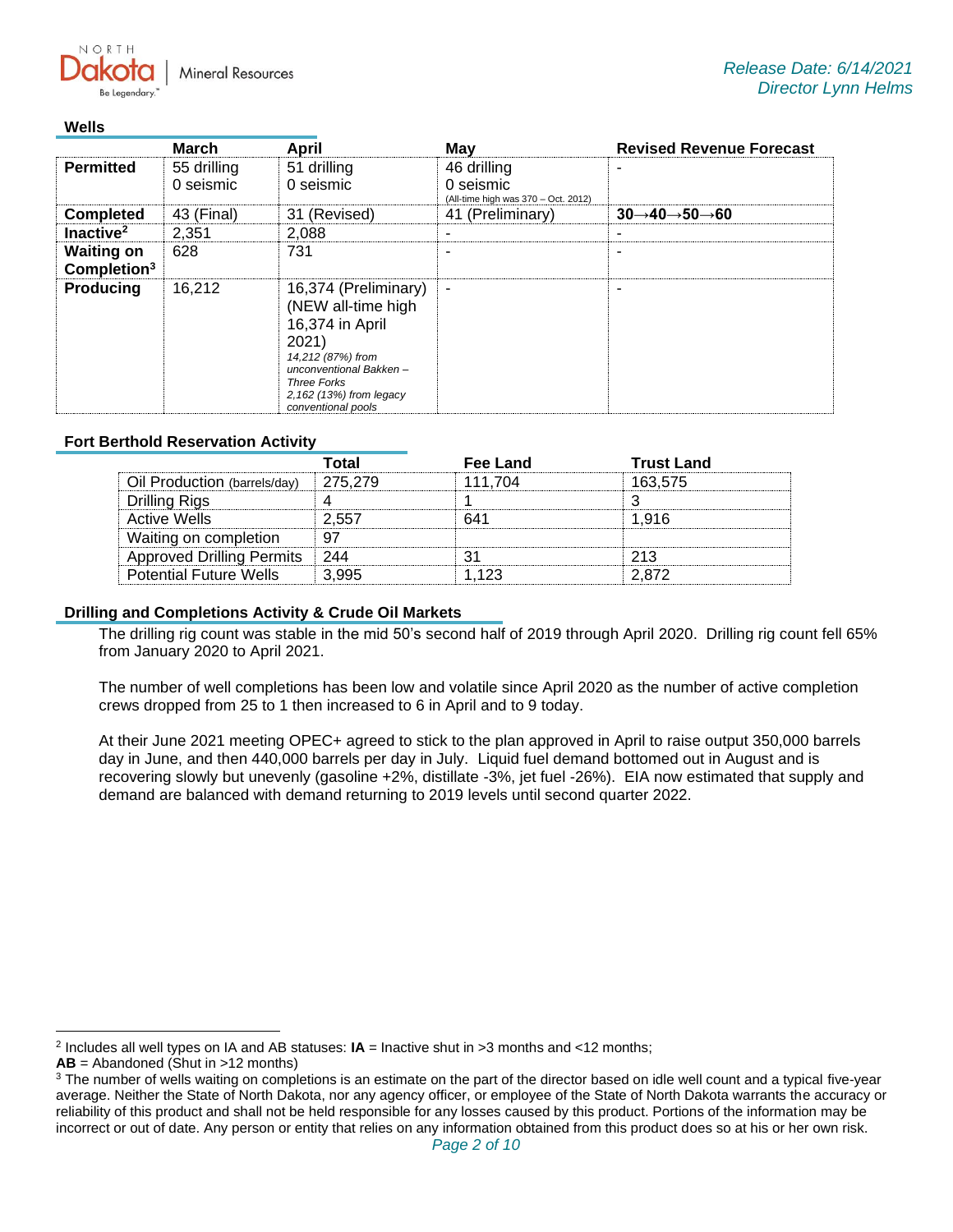**Mineral Resources** 



Crude oil transportation capacity including rail deliveries to coastal refineries is adequate, but could be disrupted due to:

US Appeals Court for the ninth circuit upholding of a lower court ruling protecting the Swinomish Indian Tribal Community's right to sue to enforce an agreement that restricts the number of trains that can cross its reservation in northwest Washington state.

DAPL Civil Action No. 16-1534 continues, but it now appears DAPL will continue normal operations through March 2022.

Drilling activity is slowly increasing but remains volatile due to oil price uncertainty. Operators continue to maintain a permit inventory of approximately 12 months.

#### **Gas Capture**

NORTH

US natural gas storage is now 2% below the five-year average. Crude oil inventories are back to normal in the US, but world storage is 75 million barrels above the five-year average.

The price of natural gas delivered to Northern Border at Watford City increased to \$23.42/MCF February 17 and has returned to a more normal \$2.54/MCF today. This results in a current oil to gas price ratio of 26 to 1. The state wide gas flared volume from March to April increased 18,892 MCFD to 202,566 MCF per day, and the percent flared increased to 6.8% while Bakken capture percentage remained at 94%.

| The historical high flared percent was 36% in 09/2011.                                                                          |                                        | The Commission established the following gas<br>capture goals: |                                                                                                                                                                                                               |
|---------------------------------------------------------------------------------------------------------------------------------|----------------------------------------|----------------------------------------------------------------|---------------------------------------------------------------------------------------------------------------------------------------------------------------------------------------------------------------|
| <b>Gas Capture Details:</b><br>Statewide<br>Statewide Bakken<br>Non-FBIR Bakken<br>FBIR Bakken<br>Trust FBIR Bakken<br>Fee FBIR | 93%<br>94%<br>94%<br>90%<br>91%<br>81% | 74%<br>77%<br>80%<br>85%<br>88%<br>91%                         | October 1, 2014 - December 31, 2014<br>January 1, 2015 - March 31, 2016<br>April 1, 2016 - October 31, 2016<br>November 1, 2016 - October 31, 2018<br>November 1, 2018 - October 31, 2020<br>November 1, 2020 |

#### **Seismic**

Seismic activity has stopped.

| <b>Active</b><br><b>Surveys</b> | <b>Recording NDIC Reclamation</b><br><b>Projects</b> | Remediating Suspended Permitted |  |
|---------------------------------|------------------------------------------------------|---------------------------------|--|
|                                 |                                                      |                                 |  |
|                                 |                                                      |                                 |  |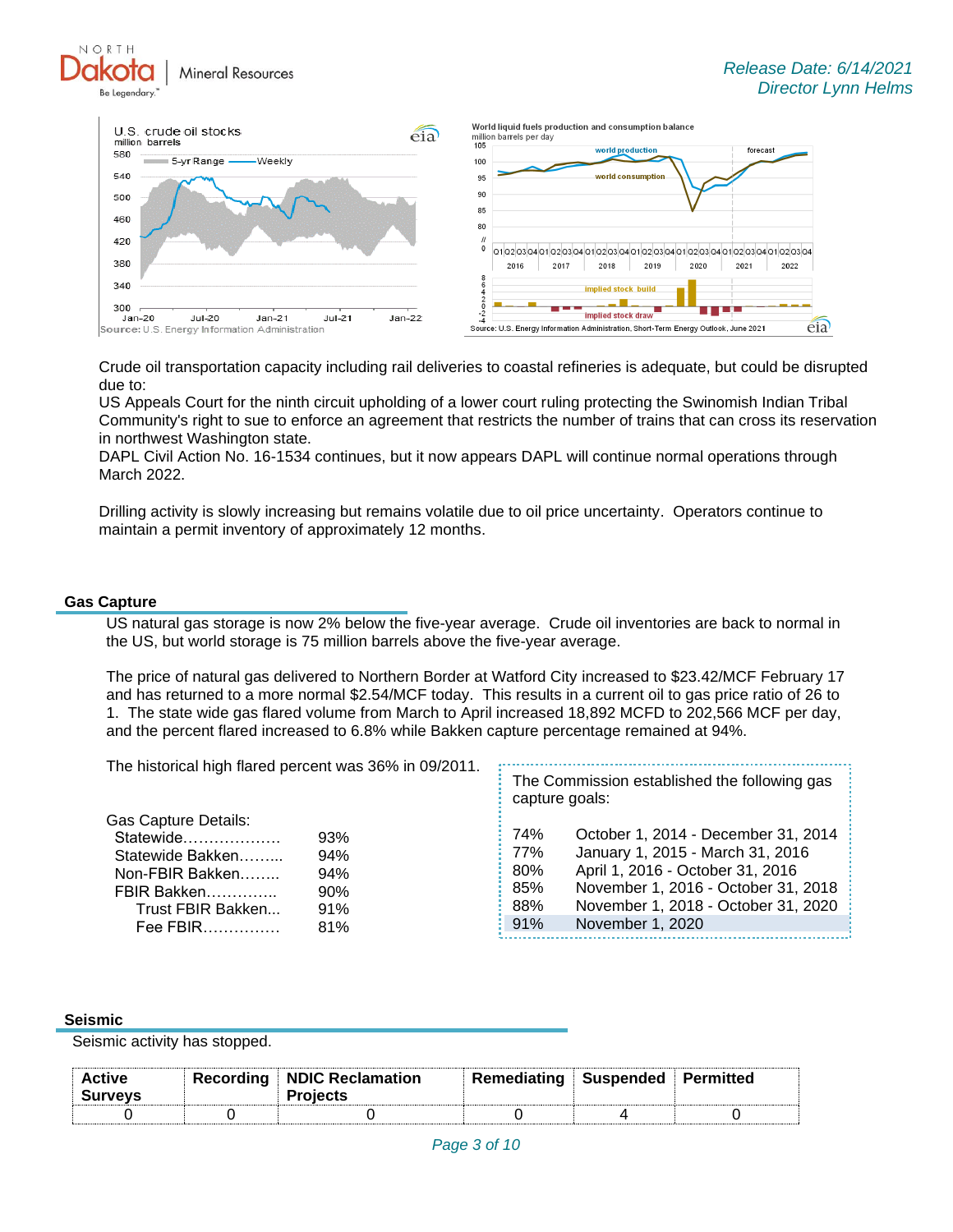

# **Agency Updates**

**BIA** has published a new final rule to update the process for obtaining rights of way on Indian land. The rule was published 11/19/15 and became effective 12/21/15. The final rule can be found at

[https://www.federalregister.gov/articles/2015/11/19/2015-28548/rights-of-way-on-indian-land.](https://gcc02.safelinks.protection.outlook.com/?url=https%3A%2F%2Fwww.federalregister.gov%2Farticles%2F2015%2F11%2F19%2F2015-28548%2Frights-of-way-on-indian-land&data=04%7C01%7Ckahaarsager%40nd.gov%7C6928b6351bcb4a1a121b08d8b9647a47%7C2dea0464da514a88bae2b3db94bc0c54%7C0%7C0%7C637463188508268796%7CUnknown%7CTWFpbGZsb3d8eyJWIjoiMC4wLjAwMDAiLCJQIjoiV2luMzIiLCJBTiI6Ik1haWwiLCJXVCI6Mn0%3D%7C1000&sdata=a5l0ZWxiv927whetB9b%2F6DI4m6QOmSlIFot7WWc%2FKto%3D&reserved=0) On 3/11/16, the Western Energy Alliance filed a complaint and motion for a temporary restraining order and/or a preliminary injunction. On 04/19/16, the US District court for the District of North Dakota issued an order denying the motion for a preliminary injunction. The new valuation requirements were resulting in increased delays so BIA provided a waiver that expires 04/05/2020. On 03/09/2020 the NDIC submitted comments supporting an extension of that waiver through 04/05/2021 to allow infrastructure development to continue while BIA develops and implements the new process. NDIC comments can be found at<http://www.nd.gov/ndic/ic-press/Sweeney%20letter%20200309.pdf>

**BLM on 1/20/21 DOI issued order 3395** implementing a 60 day suspension of Federal Register publications; issuing, revising, or amending Resource Management Plans; granting rights of way and easements; approving or amending plans of operation; appointing, hiring or promoting personnel; leasing; and permits to drill. On 1/27/21 President Biden issued an executive order that mandates a "pause" on new oil and gas leasing on federal lands, onshore and offshore, "to the extent consistent with applicable law," while a comprehensive review of oil and gas permitting and leasing is conducted by the Interior Department. There is no time limit on the review, which means the president's moratorium on new leasing is indefinite. The order does not restrict energy activities on lands the government holds in trust for Native American tribes.

### **What is the percentage of federal lands in ND?**

Mineral ownership in ND is 85% private, 9% federal (\$% Indian lands and 5% federal public lands), and 6% state. 66% of ND spacing units contain no federal public or Indian minerals, 24% contain federal public minerals, 9% contain Indian minerals,1% contain both

## **How many potential wells could be delayed or not drilled by a Biden administration ban on drilling permits and hydraulic fracturing on federal lands?**

A spatial query found 3,443 undrilled wells in spacing units that would penetrate federal minerals, 2,902 undrilled wells in spacing units would penetrate BIA Trust minerals (700 tribal minerals and 2,202 allotted minerals), and the total number of wells potentially impacted is 6,345. The minimum number of future Bakken wells is 24,000 so the 3,443 wells on federal public lands =  $14\%$ , and the 2,902 wells on trust lands =  $12\%$ .

#### **What is the potential federal royalty loss from a Biden administration ban on drilling permits and hydraulic fracturing on federal lands?**

A recent study from University of Wyoming estimated the ND loss as follows: 2021-2025 \$76 million, 2026-2030 \$113 million, 2031-2035 \$160 million, and 2036-2040 \$221 million for a total of \$570 million over 15 years. Please note that 50% of the royalties on federal public lands go to the state and 50% of the state share goes to the county where the oil was produced.

The U.S. Interior Department announced 3/9/21 it will launch its review of the federal oil and gas leasing program on 3/25/21, a key step that will determine whether the Biden administration will permanently halt new leases on federal land and water. The review will kick off with a public forum on oil and gas leasing on federal land and water, with participants representing industry, environmental conservation and justice groups, labor and others, and commence an online comment period. This input would inform an interim report to be released in early summer outlining next steps and recommendations on the future of the program and what can be done to reform how leases are managed, how much revenue should go to taxpayers and other issues.

#### **BLM published a new final rule 43 CFR Parts 3100, 3160 and 3170 to update and replace its regulations on venting and flaring of natural gas** effective 1/17/16. The final rule can be viewed online at

[https://www.blm.gov/programs/energy-and-minerals/oil-and-gas/operations-and-production/methane-and-waste](https://gcc02.safelinks.protection.outlook.com/?url=https%3A%2F%2Fwww.blm.gov%2Fprograms%2Fenergy-and-minerals%2Foil-and-gas%2Foperations-and-production%2Fmethane-and-waste-prevention-rule&data=04%7C01%7Ckahaarsager%40nd.gov%7Cc86d7059abc9489b14ff08d916f480a3%7C2dea0464da514a88bae2b3db94bc0c54%7C0%7C0%7C637566061644315313%7CUnknown%7CTWFpbGZsb3d8eyJWIjoiMC4wLjAwMDAiLCJQIjoiV2luMzIiLCJBTiI6Ik1haWwiLCJXVCI6Mn0%3D%7C1000&sdata=E9QY64nYsGl%2FM5qCk66YKABvr%2FAGHOeStDAR6HIERrs%3D&reserved=0)[prevention-rule](https://gcc02.safelinks.protection.outlook.com/?url=https%3A%2F%2Fwww.blm.gov%2Fprograms%2Fenergy-and-minerals%2Foil-and-gas%2Foperations-and-production%2Fmethane-and-waste-prevention-rule&data=04%7C01%7Ckahaarsager%40nd.gov%7Cc86d7059abc9489b14ff08d916f480a3%7C2dea0464da514a88bae2b3db94bc0c54%7C0%7C0%7C637566061644315313%7CUnknown%7CTWFpbGZsb3d8eyJWIjoiMC4wLjAwMDAiLCJQIjoiV2luMzIiLCJBTiI6Ik1haWwiLCJXVCI6Mn0%3D%7C1000&sdata=E9QY64nYsGl%2FM5qCk66YKABvr%2FAGHOeStDAR6HIERrs%3D&reserved=0). North Dakota, Wyoming, Montana, Western Energy Alliance, and IPAA filed for a preliminary injunction to prevent the rule going into effect until the case is settled. A hearing in Casper, Wyoming was held 1/6/17. On 1/16/17 the court denied all of the petitioners' motions for preliminary injunctions. **On 2/3/17 the US House of Representatives voted 221-191 to approve a Congressional Review Act resolution against the rule.** On 3/28/17 President Trump issued an executive order which in part directs "The Secretary of the Interior shall review the following final rules, and any rules and guidance issued pursuant to them, for consistency with the policy set forth in section 1 of this order and, if appropriate, shall, as soon as practicable, suspend, revise, or rescind the guidance, or publish for notice and comment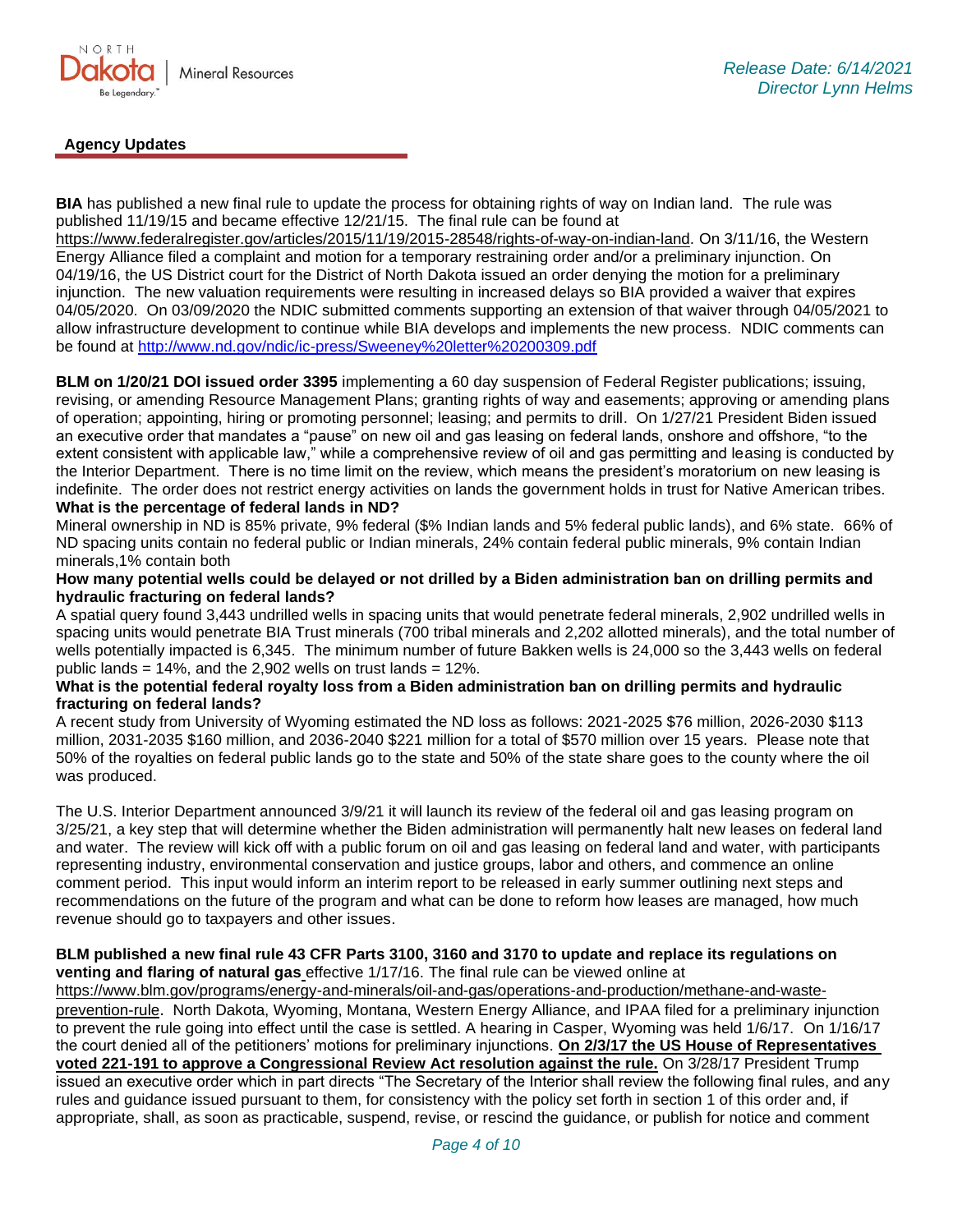

proposed rules suspending, revising, or rescinding those rules:". This rule is included in the list as item (iv). North Dakota plans to continue active participation in the litigation of this rule until the BLM takes final action eliminating the rule. **On 5/10/17 the Senate voted 51 to 49 against the CRA, allowing the rule to remain in effect.** On 6/27/17 U.S. D. Ct. Judge Skavdahl granted BLM's motion to extend the merits briefing schedule by 90 days, based on BLM's APA 705 stay and BLM's representations regarding its plans to reconsider the VF Rule. Opening briefs were filed 7/3/17. On 7/5/17 California and New Mexico sued BLM in the U.S. District Court for the Northern District of California, seeking a declaratory judgement that BLM's APA 705 stay was illegal and vacating the stay. The relief they request would vacate the stay of the January 2018 compliance et al deadlines, bringing them all back into force. BLM officials encouraged North Dakota to intervene. On 7/12/17 a group of NGOs including the Fort Berthold Protectors of Water and Earth Rights filed a separate suit against the BLM in federal court in the U.S. District Court for the Northern District of California, seeking a declaratory judgement that BLM's APA 705 stay was illegal and vacating the stay. California and New Mexico, along with various environmental groups, have challenged BLM's stay in the Northern District of California, and filed a motion for summary judgment on 7/26/17. On 8/24/17 North Dakota filed a response supporting BLM's motion, a motion to intervene, and a motion to change venue to Wyoming in an attempt to prevent all of the litigation regarding the timing of the Flaring Rule, including the future rulemakings further extending compliance deadlines that BLM has stated that it intends to publish, could end up in front of the magistrate judge in the Northern District of California instead of Judge Skavdahl in Wyoming. On 10/04/17 the federal magistrate judge in the Northern District of California granted the summary judgement motion by California, New Mexico, and several NGOs throwing out BLM's administrative and temporary postponement of several of the future rules compliance dates/obligations. On 10/05/17 the BLM issued a Federal Register Notice for a proposed rule that if finalized will delay certain requirements of the BLM Rule until 1/17/2019. North Dakota submitted comments to (1) support BLM's decision to delay certain compliance requirements and (2) continue to make the record that BLM exceeded its authority to promulgate the rule in the first place with particular emphasis on the specific/unique North Dakota considerations at issue. NDIC comments are available at [http://www.nd.gov/ndic/ic-press/dmr-blm](http://www.nd.gov/ndic/ic-press/dmr-blm-comments17-11.pdf)[comments17-11.pdf.](http://www.nd.gov/ndic/ic-press/dmr-blm-comments17-11.pdf) BLM, the states of CA & NM, and the NGOs supporting the current final rule were granted an extension to file response briefs to December  $11<sup>th</sup>$  in the WY court. On  $11/29/17$  North Dakota filed a response to industry petitioner's motion for a preliminary injunction supporting a preliminary or permanent injunction. On 12/4/17 USDOJ petitioned the 9th US Judicial Circuit Court in San Francisco to review and overturn the Northern District of California court's November decision ordering the US Bureau of Land Management to make oil and gas producers comply with the methane emissions requirements while the rules are being reviewed. On 12/7/17 BLM published a rule in the Federal Register delaying the methane regulation until January 2019, saying the previous rule is overly burdensome to industry. Officials said the delay will allow the federal Bureau of Land Management time to review the earlier rule while avoiding tens of millions of dollars in compliance costs to industry that may turn out to be unnecessary. On 12/19/17 BLM was sued by California, New Mexico, and a large group of NGOs in the Northern District of California federal court over the 12/7/17 rule extending certain compliance dates in BLM's 2016 Rule. The complaint requests that BLM's extension rule be set aside and the provisions it relates to reinstated. On 12/26/17 BLM filed a motion seeking to stay the litigation in the U.S. District Court case in WY and to vacate the 1/5/2018 briefing deadline, a motion in which the industry trade associations and Montana and Wyoming joined. North Dakota and Texas filed a short response on 12/27/17 asking the Court to deny the motion or allow until 1/12/18 to fully respond to BLM's holiday week motion. On 12/29/17 the Wyoming district court granted BLM's motion to stay the 2016 Rule challenge litigation. On 2/22/18 BLM published a new rule proposal to revise the 2016 final Waste Prevention Rule (also known as the venting and flaring rule). The proposed rule would eliminate duplicative regulatory requirements and re-establish long-standing requirements that the 2016 final rule sought to replace. The Federal Register notice specifically requested comment on ways that the BLM can reduce the waste of gas by incentivizing the capture, reinjection, or beneficial use of the gas. NDIC comments can be viewed at [http://www.nd.gov/ndic/ic-press/blm%20comments%20180417.pdf.](http://www.nd.gov/ndic/ic-press/blm%20comments%20180417.pdf) On 2/22/18 Judge Orrick in the Northern District of California entered a preliminary injunction against the BLM's "Suspension Rule" which suspended for one year certain compliance deadlines in BLM's Venting and Flaring Rule. Judge Orrick also denied North Dakota's motion to transfer the case to the District of Wyoming where Judge Skavdahl had stayed the original rule on the grounds that parties were protected by the Suspension Rule. The immediate effect of this decision was to reinstate the BLM Venting and Flaring Rule in full, along with compliance deadlines that became effective 1/17/2018, and remove the protections relied upon by Judge Skavdahl the District of Wyoming case. On 3/7/18 U.S. District Court Judge Skavdahl granted the North Dakota/Texas Motion to lift the stay in the challenge to the BLM's Venting & Flaring Rule. The California Court explicitly adopted North Dakota's central position in intervention - stating that "I express no judgment whatsoever in this opinion on the merits of the [V&F] Rule," showing great deference to Judge Skavdahl and the existing case in his Court and rejecting the California, NM, and NGOs request to uphold the V&F Rule. On 4/4/18 U.S. District Judge Skavdahl issued an order granting Wyoming's request for a partial stay of the Rule under Section 705 of the APA. The Court's limited Stay Order provides immediate relief to industry, but the balance of the Rule, including BLM's unlawful exercise of authority over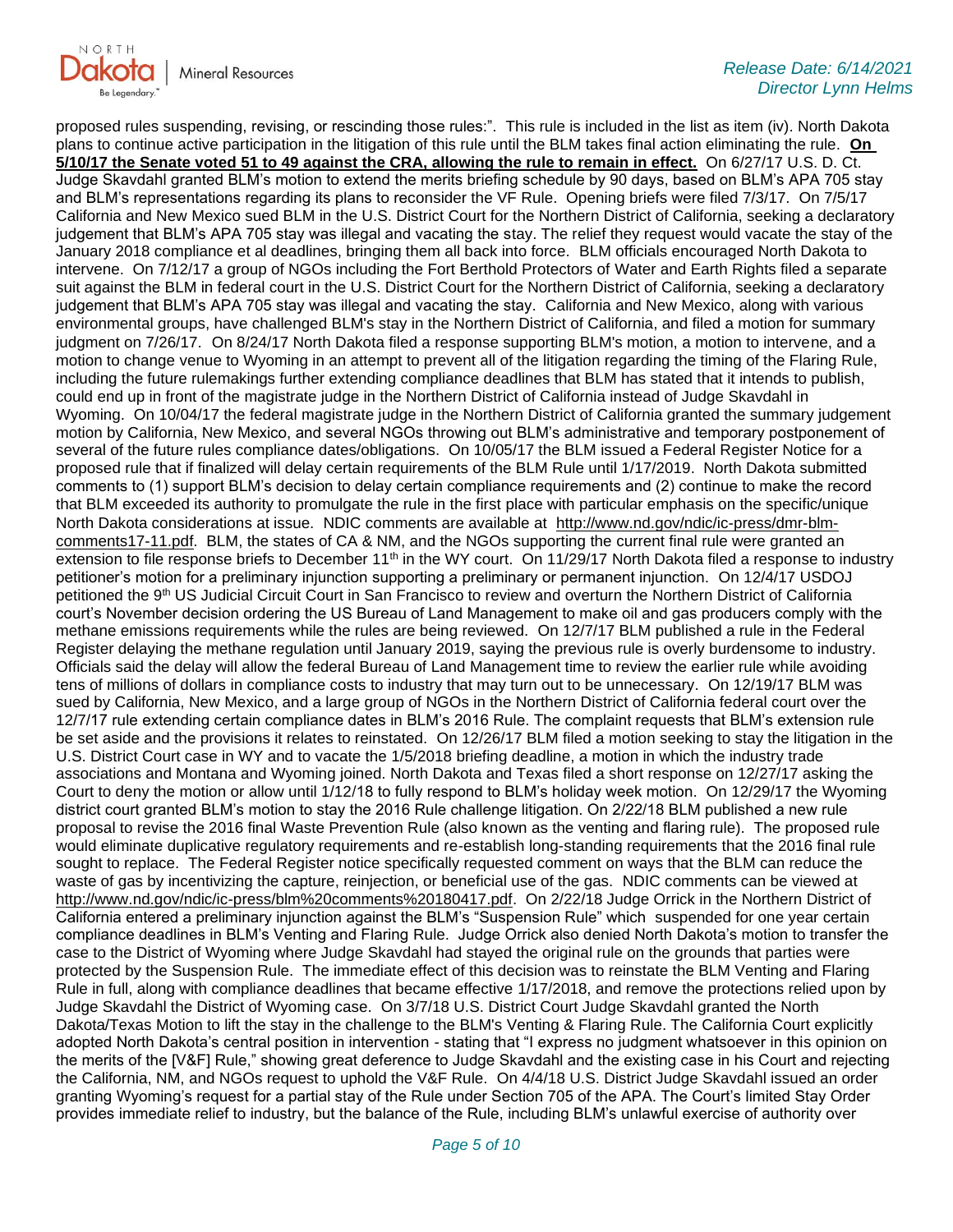

State and private mineral interests through an over-inclusive application of communitization remains. The Court denied the North Dakota/Texas motion to move forward to complete briefing on the merits, and also denied industry's motion for a preliminary injunction. The Court expressed frustration with " the administrative dysfunction" reflected by this case as it ping-pongs between the District Courts of Wyoming and California and BLM's various attempts to delay, rescind or replace the Rule, concluding that "going forward on the merits at this point remains a waste of judicial resources and disregards prudential ripeness concerns." On 4/5/18 15 NGOs filed a Notice of Appeal with the 10th Circuit. California & New Mexico followed suit on 4/5/18 and have now also filed an appeal with the 10th Circuit. On 9/12/18 North Dakota filed a brief in the 10<sup>th</sup> Circuit Court of Appeals urging the Court, if it chooses to reverse the Wyoming district court's Stay Order, to remand the case back to the Wyoming district court with direction to finish this protracted legal process by promptly proceeding to a ruling on the merits. On 9/18/18 BLM issued their final rule revising the Obama-era Waste Prevention Rule, also referred to as the venting and flaring rule. The new rule will better align venting and flaring regulations with President Trump's priorities on energy development, job creation, and reduced compliance costs. These changes will also allow BLM to recognize existing state regulatory efforts and avoid duplicative requirements. In response to comments and after further consideration, the BLM made the following modifications to the proposed rule in this final rule: (1) Clarification that the 24-hour limit on royalty-free flaring during downhole well maintenance and liquids unloading in § 3179.104 applies "per event"; (2) Addition of a standard for "applicable rules, regulations, or orders" of a State regulatory agency or tribe in § 3179.201(a); and (3) Addition of a provision allowing for tribes to seek BLM approval to have tribal rules apply in place of any or all of the provisions of subpart 3179. The revised rule goes into effect on 11/27/18. On 9/28/18 a coalition of 17 conservation and tribal citizen groups filed a lawsuit challenging the decision to revise the Bureau of Land Management's Waste Prevention Rule, stating that the rule violates a number of existing federal policies. The states of New Mexico and California also filed a lawsuit challenging BLM's action. The BLM and NDIC have reached an impasse on negotiations for an agreement to implement section 3179.201, but continue to communicate regarding possible ways to resolve the disagreement. On 08/15/20 the U.S. District Court for the Northern District of California invalidated the 2018 revisions to the 2016 Waste Prevention Rule. This ruling means that the Waste Prevention Rule goes back in effect in 90 days, and the oil and gas industry will have to comply with the Rule's requirements. U.S. District Judge Yvonne Gonzalez Rogers found that the 2018 rescission violated federal law because it ignored the federal government's statutory duty to prevent waste, instead relying almost entirely on "inadequate or nonexistent state regulations". On 08/25/20 the citizen groups and state respondents filed a supplemental response brief in the US District Court District of Wyoming. On 09/04/20 North Dakota and Texas filed a reply brief of petitionerintervenors in the US District Court District of Wyoming. On 10/8/20 US District Judge Skavdahl issued an opinion agreeing with North Dakota's split estate argument concluding that BLM's right to regulate "waste" from federal interests does not give it the right to impose federal requirements on communitized State and private interests, that the BLM unlawfully stepped over the line into EPA and state Clean Air Act jurisdiction, and rejecting several elements of BLM's cost-benefit analysis, including that BLM cannot justify the rule based primarily on alleged environmental "co-benefits" and that BLM should not have used the so-called "global cost of carbon" in its calculations. He also wrote with some humor, reflecting on the tortured process of setting policy through litigation "So, three and a half years later, after several turns and loopty-loops, it seems the roller coaster has returned to the station, though the Court doubts any of the parties will be exiting the ride just yet, as it is likely this Court's decision will not end this ride but simply serve as a lift hill transporting it to another level." As expected, on 12/21/20, CA and NM appealed Judge Skavdahl's decision to the US Court of Appeals for the 10<sup>th</sup> Circuit.

**BLM** revised final regulations for hydraulic fracturing on federal and Indian lands were published in the CFR on 3/26/15 and they were scheduled to go into effect 6/24/15. North Dakota, Colorado, Utah, Wyoming, Western Energy Alliance, and IPAA filed for a preliminary injunction to prevent the rules going into effect until the case is settled. Following a lengthy hearing in Casper, Wyoming on 6/23/15, the court issued a stay on the rules. On 9/30/15 the court granted a preliminary injunction, preventing the rules from being enforced until litigation on the rule is final. The  $10<sup>th</sup>$  Circuit Court of Appeals issued an order 3/10/16 denying the industry alternative motion for a stay. On 6/21/16 the court found the rule to be unlawful and ordered it set aside. The plaintiffs filed a motion with the US Court of Appeals for the Tenth Circuit to dismiss the appeal of the preliminary injunction. The Department of Justice on behalf of the BLM and the intervening environmental groups filed an appeal of the decision on the rule and oppose the motion to dismiss the appeal of the preliminary injunction. The North Dakota Response Brief to the US Court of Appeals for the Tenth Circuit was filed 9/15/16. NDIC comments on the rule can be found at<http://www.nd.gov/ndic/ic-press/BLM-comments-120625.pdf>. On 3/28/17 President Trump issued an executive order which in part directs "The Secretary of the Interior shall review the following final rules, and any rules and guidance issued pursuant to them, for consistency with the policy set forth in section 1 of this order and, if appropriate, shall, as soon as practicable, suspend, revise, or rescind the guidance, or publish for notice and comment proposed rules suspending, revising, or rescinding those rules". This rule is included in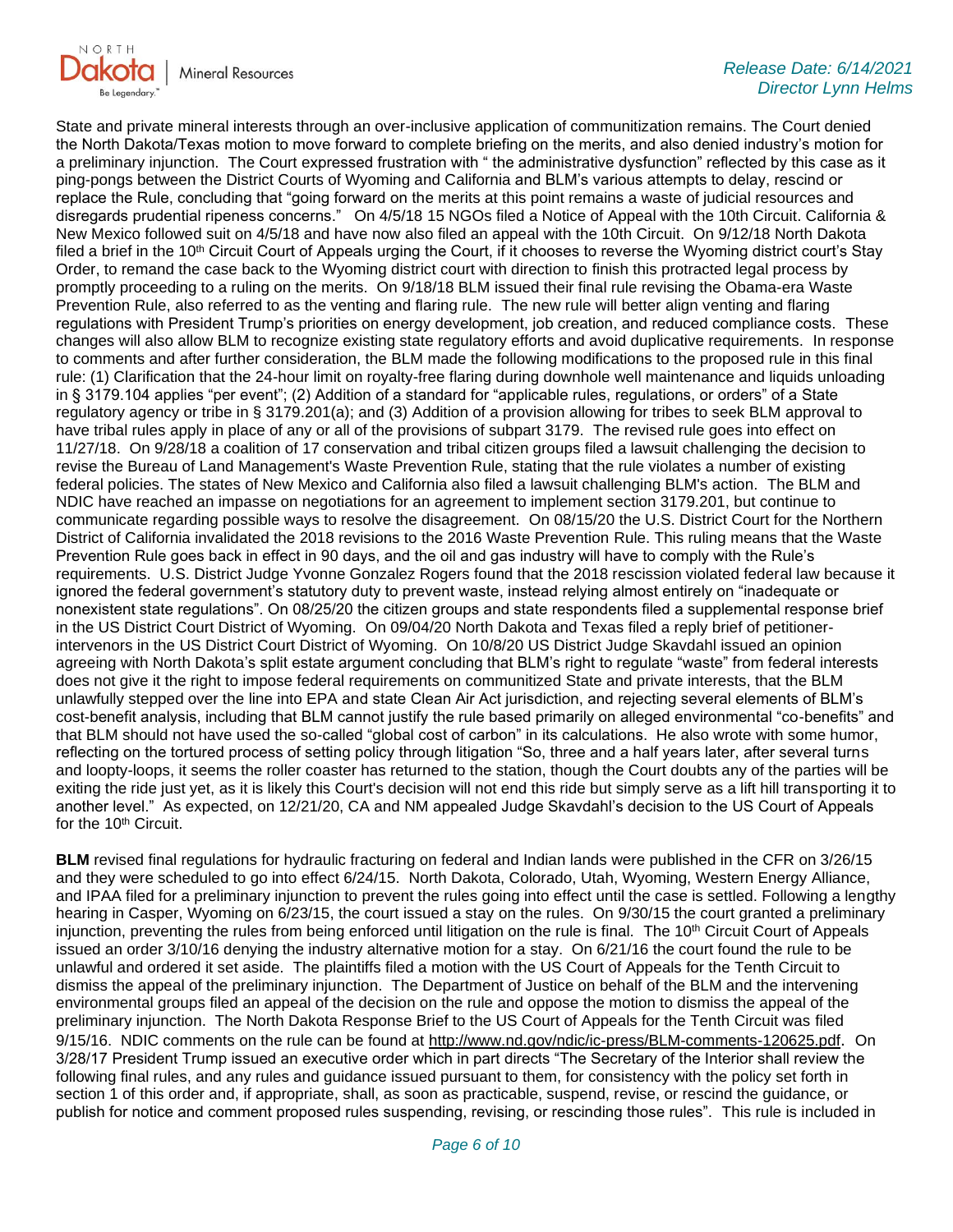

the list as item (i). On 5/4/2017 BLM filed a request asking the court to hold the appeal in abeyance as it will "soon" initiate a rulemaking process to revise or rescind the 2015 Rule, that it had the authority to issue the Rule, but conceding that the Rule does not reflect BLM's current priorities or policies, as reflected in certain recent Presidential Executive Orders. After the BLM submitted its filings the 10th Circuit Court Appeals immediately directed the petitioners (including North Dakota) and the intervenors to file briefs by 6/5/17 to respond to BLM's position. Two amicus groups that submitted merits briefs (the law school professors and former DOI officials) filed supplemental amicus briefs on the questions posed by the Court following the change of Administrations. The Court's Supplemental Order authorized the filing of these additional amicus briefs. Both briefs seek to capitalize on the BLM's continued insistence that it had the authority to issue the Rule (but concede that the 2015 HF Rule does not reflect BLM's current priorities or policies as reflected in certain recent Presidential Executive Orders). The two amicus groups solicit the Court to rule on the merits of the BLM and NGO appeals and to overturn the District Court decision, actually asking the Court to issue an advisory opinion on the BLM's authority. In addition to addressing the NGO arguments, North Dakota will respond to these two briefs in the context that all three parties are asking the Court to do what it is prohibited from doing by Article III of the U.S. Constitution. North Dakota filed a response brief 6/20/17 in support of the BLM action to put the rule in abeyance and take final action vacating the rule. Oral arguments before the 10<sup>th</sup> Circuit took place 7/27/17. A recording of the oral arguments is now available on the home page of the court's website [http://www.ca10.uscourts.gov.](https://gcc02.safelinks.protection.outlook.com/?url=https%3A%2F%2Furldefense.proofpoint.com%2Fv2%2Furl%3Fu%3Dhttp-3A__www.ca10.uscourts.gov%26d%3DDwMGaQ%26c%3D2s2mvbfY0UoSKkl6_Ol9wg%26r%3D-wqsZnBxny594KY8HeElow%26m%3DUl_VtJUX6iW5pvHjCcBxUWtskC0F4Dhry3sPtcEHvCw%26s%3DlaRHiLDv5w8otcQWQjpn82WMieoB2AZ-Q4M1LFQPL5s%26e%3D&data=04%7C01%7Ckahaarsager%40nd.gov%7Cc86d7059abc9489b14ff08d916f480a3%7C2dea0464da514a88bae2b3db94bc0c54%7C0%7C0%7C637566061644315313%7CUnknown%7CTWFpbGZsb3d8eyJWIjoiMC4wLjAwMDAiLCJQIjoiV2luMzIiLCJBTiI6Ik1haWwiLCJXVCI6Mn0%3D%7C1000&sdata=ECaKoYeHWK3DmDuydj9Bb0Wx8xrZGDnfo%2FvHrRalFKQ%3D&reserved=0) NDIC filed comments supporting BLM's rescission of the rule that can be found at [http://www.nd.gov/ndic/ic-press/dmr-blm-comment17-9.pdf.](http://www.nd.gov/ndic/ic-press/dmr-blm-comment17-9.pdf) On 09/21/17 the 10th Circuit issued a split (2-1) decision to dismiss the appeals as prudentially unripe, vacate the district court's judgment invalidating the rule, and remand with instructions to dismiss the underlying action without prejudice. Appellees State of North Dakota, State of Colorado, State of Utah, and State of Wyoming's filed a Petition for Panel Rehearing And/Or Request for En Banc Determination on 11/03/17. On 11/06/17 the court ordered the appellants to file a response to the Petition on or before 11/20/2017. The En Banc rehearing request was denied. The 10<sup>th</sup> circuit court has not yet issued its mandate ending the current round of litigation in the Wyoming District court. The Ute tribe filed a motion on 1/12/18 asking the court to dismiss the appeals as moot based on the publication of the rescission rule and leave the WY court decision to vacate the rule in place. The court ordered the DOJ and BLM to file a response by 1/22/18. On 12/29/17 BLM published a final rule rescinding the 2015 Hydraulic Fracturing rules with 2 exceptions 1) the rule does not restore language requiring pre-approval of non-routine hydraulic fracturing operations and 2) the rule does not rescind changes to 43 CFR 3160 due to other rules published between 3/26/15 and 12/29/17 (electronic filing and venting & flaring rules). On 2/7/18 North Dakota filed a reply in support of its motion to dismiss the original rule appeal as moot pursuant to Federal Rule of Appellate Procedure 27(a)(4), and request that the Court should not issue the mandate, nor vacate the District Court's judgment based on two new and important developments: (1) on December 29, 2017, the Bureau of Land Management (BLM) promulgated a final rule rescinding the Hydraulic Fracturing Rule ("HF Rule"), and (2) on 1/24/2018, the Citizen Group Intervenors challenged the repeal of the HF Rule ("HF Repeal Rule") in the U.S. District Court for the Northern District of California.

**CEC** On 02/25/2020 the Council on Environmental Quality published a proposal to modernize its National Environmental Policy Act (NEPA) regulations. On 03/09/2020 the NDIC submitted comments in support of the CEQ proposal. NDIC comments can be found at<http://www.nd.gov/ndic/ic-press/Council%20of%20Environmental%20Quality%20200309.pdf>. On July 15, 2020 the Trump administration issued an executive order to reduce the types and number of projects that will be subject to review under the NEPA, shorten the timeline for reviews, and drop a requirement that agencies consider the cumulative environmental effects of projects, such as their contribution to climate change. On 7/29/20 a coalition of 20 environmental justice, outdoor recreation and conservation groups — led by the Western Environmental Law Center (WELC) and Earthjustice — filed a lawsuit over CEQ's regulations in the U.S. District Court for the District of Northern California.

**CONGRESS** on 3/1/21 Democratic members of the United States House of Representatives Committee on Energy and Commerce filed the "Climate Leadership and Environmental Action for our Nation's Future Act" also known as the "CLEAN Future" Act to "address the climate crisis". The CLEAN Future Act would amend and require the new regulations under Clean Air Act (CAA), Safe Drinking Water Act (SDWA), Solid Waste Disposal Act (SWDA), Comprehensive Environmental Response, Compensation and Liability Act (CERCLA) of 1980, National Environmental Policies Act (NEPA) of 1969, Emergency Planning and Community Right-to-Know (EPCRA) Act of 1986, Energy Policy Act of 2005 (EPAct), Natural Gas Act , Federal Power Act, Public Utility Regulatory Policies Act of 1978, National Security Act of 1947, and the Securities Exchange Act of 193. The CLEAN Future Act would impose redundant regulations and net sequestration requirements on Enhanced Oil Recovery injection wells, reduce hydraulic fracturing by requiring expensive and redundant monitoring and testing as well as a new Environmental protection Agency database, repeal the exemption for aggregation of emissions for oil and gas sources under the Clean Air Act, which would force states to limit production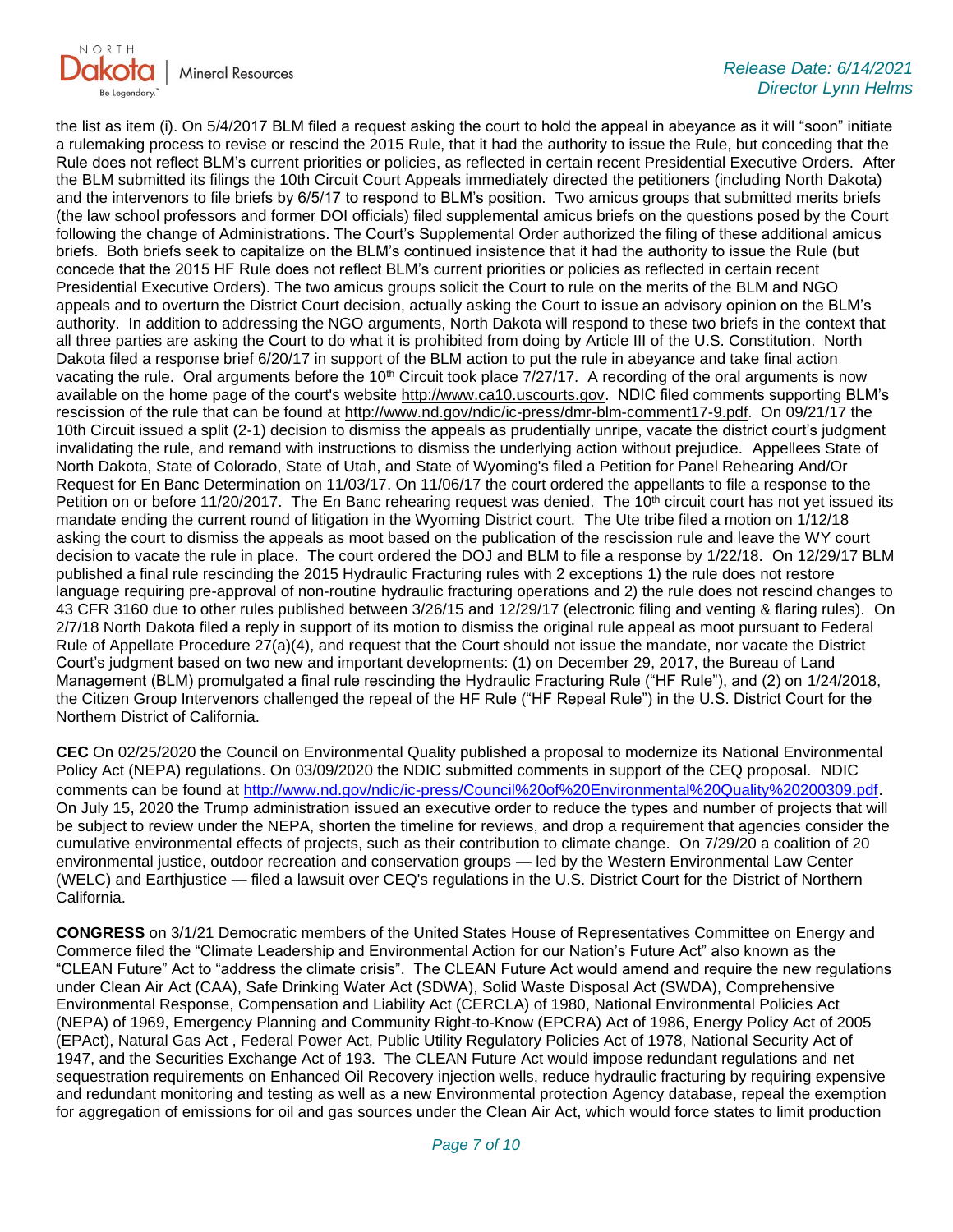

to ensure attainment, label methane a "super pollutant" and require the Environmental Protection Agency to adopt regulations to reduce methane emissions and impose federal flaring controls to reduce routine flaring to 100% below 2017 levels by 2028, repeal the Oil and Gas E&P exemption under federal hazardous waste regulations and require EPA to promulgate regulations for hazardous oil and gas waste, including requirements for groundwater monitoring, siting, corrective action, and financial assurance, implement carbon fees, implement new Securities and Exchange Commission requirements for climate disclosures and for oil and gas reserves reporting.

**CONGRESS** on 4/13/21 Senators Cramer and Lujan filed the Revive Economic Growth and Reclaim Orphaned Wells Act – "REGROW Act" Providing states, tribes, and federal agencies \$4.275 billion for orphaned well cleanup on state and private lands; \$400 million for orphaned well cleanup on public and tribal lands; \$32 million for related research, development, and implementation to properly clean up and retire abandoned oil and gas wells which currently do not have a party responsible for them.

**EPA** On 08/21/2018 the U.S. Environmental Protection Agency (EPA) proposed a new rule to reduce greenhouse gas (GHG) emissions from existing coal-fired electric utility generating units and power plants across the country. This proposal, entitled the Affordable Clean Energy (ACE) Rule, establishes emission guidelines for states to use when developing plans to limit GHGs at their power plants. The ACE Rule replaced the prior administration's Clean Power Plan (CPP) and instead empowers states, promotes energy independence, and facilitates economic growth and job creation. Pursuant to President Trump's Executive Order 13873, which directed Federal agencies to review burdensome regulations, the EPA undertook a review of the CPP. Many believed the CPP exceeded EPA's authority under the Clean Air Act, which is why 27 states, 24 trade associations, 37 rural electric co-ops, and three labor unions challenged the rule. The Supreme Court issued an unprecedented stay of the rule. The proposal was published in the Federal Register on 8/31/18 and EPA took comment on the proposal for 60 days and held a public hearing. More information is available at [https://www.epa.gov/stationary-sources-air-pollution/proposal-affordable-clean-energy-ace-rule.](https://gcc02.safelinks.protection.outlook.com/?url=https%3A%2F%2Fwww.epa.gov%2Fstationary-sources-air-pollution%2Fproposal-affordable-clean-energy-ace-rule&data=04%7C01%7Ckahaarsager%40nd.gov%7C2d70ace297704f8a9fd208d92f5faef1%7C2dea0464da514a88bae2b3db94bc0c54%7C0%7C0%7C637592910275140268%7CUnknown%7CTWFpbGZsb3d8eyJWIjoiMC4wLjAwMDAiLCJQIjoiV2luMzIiLCJBTiI6Ik1haWwiLCJXVCI6Mn0%3D%7C1000&sdata=wBQ9e5nNMy6H7%2FgwvbVP2H8QZz9qFsaW6eC4pNEAtro%3D&reserved=0) On July 8, 2019, EPA issued the final Affordable Clean Energy rule (ACE) and repealed the Clean Power Plan. On the same day the American Lung Association and the American Public Health Association filed a challenge to the rules in the U.S. Court of Appeals for the District of Columbia. Since then, 22 states, the District of Columbia and six municipalities led by the state of New York lodged a challenge to the rules in the D.C. Circuit, followed closely by a third challenge brought by environmental groups. Numerous industry groups and power providers are seeking to intervene in the litigation in support of the ACE rule. The EPA has asked the court to expedite review of the challenges in the hope of achieving a resolution in the D.C. Circuit by summer of 2020.

**EPA** On 6/3/16 the final rule proposing a suite of changes to Clean Air Act permitting requirements for new and modified emissions sources in the oil and natural gas industry was published in the Federal Register. On 6/29/16 the NDIC decided to file a Petition for Review with the US Appeals Court for the District of Columbia to defend the state's sovereign jurisdiction over oil and gas regulation. Thirteen other states have joined this effort. North Dakota declined the standard offer to explore settlement through the court's mediation program.

The proposed actions and NDIC comments are as follows:

o Proposed New Source Performance Standards – Docket ID number EPA-HQ-OAR-2010-0505. NDIC comments can be found at<http://www.nd.gov/ndic/ic-press/EPA-HQ-OAR-2010-0505.pdf>

o Draft Control Techniques Guidelines – Docket ID number: EPA-HQ-OAR-2015-0216. NDIC comments can be found at <http://www.nd.gov/ndic/ic-press/EPA-HQ-OAR-2015-0216.pdf>

o Proposed Source Determination Rule – Docket ID number: EPA-HQ-OAR-2013-0685. NDIC comments can be found at <http://www.nd.gov/ndic/ic-press/EPA-HQ-OAR-2013-0685.pdf>

o Proposed Federal Implementation Plan for Implementing Minor New Source Review Permitting in Indian Country – Docket ID number: EPA-HQ-OAR-2014-0606. NDIC comments are at [http://www.nd.gov/ndic/ic-press/EPA-HQ-OAR-](http://www.nd.gov/ndic/ic-press/EPA-HQ-OAR-2014-0606.pdf)[2014-0606.pdf](http://www.nd.gov/ndic/ic-press/EPA-HQ-OAR-2014-0606.pdf).

North Dakota et al. and EPA have filed motions to govern further proceedings and briefing schedules. On 3/28/17 President Trump issued an executive order which in part directs "The Administrator shall review the final rule entitled "Oil and Natural Gas Sector: Emission Standards for New, Reconstructed, and Modified Sources," 81 Fed. Reg. 35824 (November 3, 2016), and any rules and guidance issued pursuant to it, for consistency with the policy set forth in section 1 of this order and, if appropriate, shall, as soon as practicable, suspend, revise, or rescind the guidance, or publish for notice and comment proposed rules suspending, revising, or rescinding those rules." On 4/7/17 EPA filed a motion to hold the cases in abeyance. On 6/8/17 the NGO environmental groups challenged EPA's November 5th decision to issue a 90 day stay of the Rule's upcoming implementation dates. The NGOs argue that EPA's justifications for its stay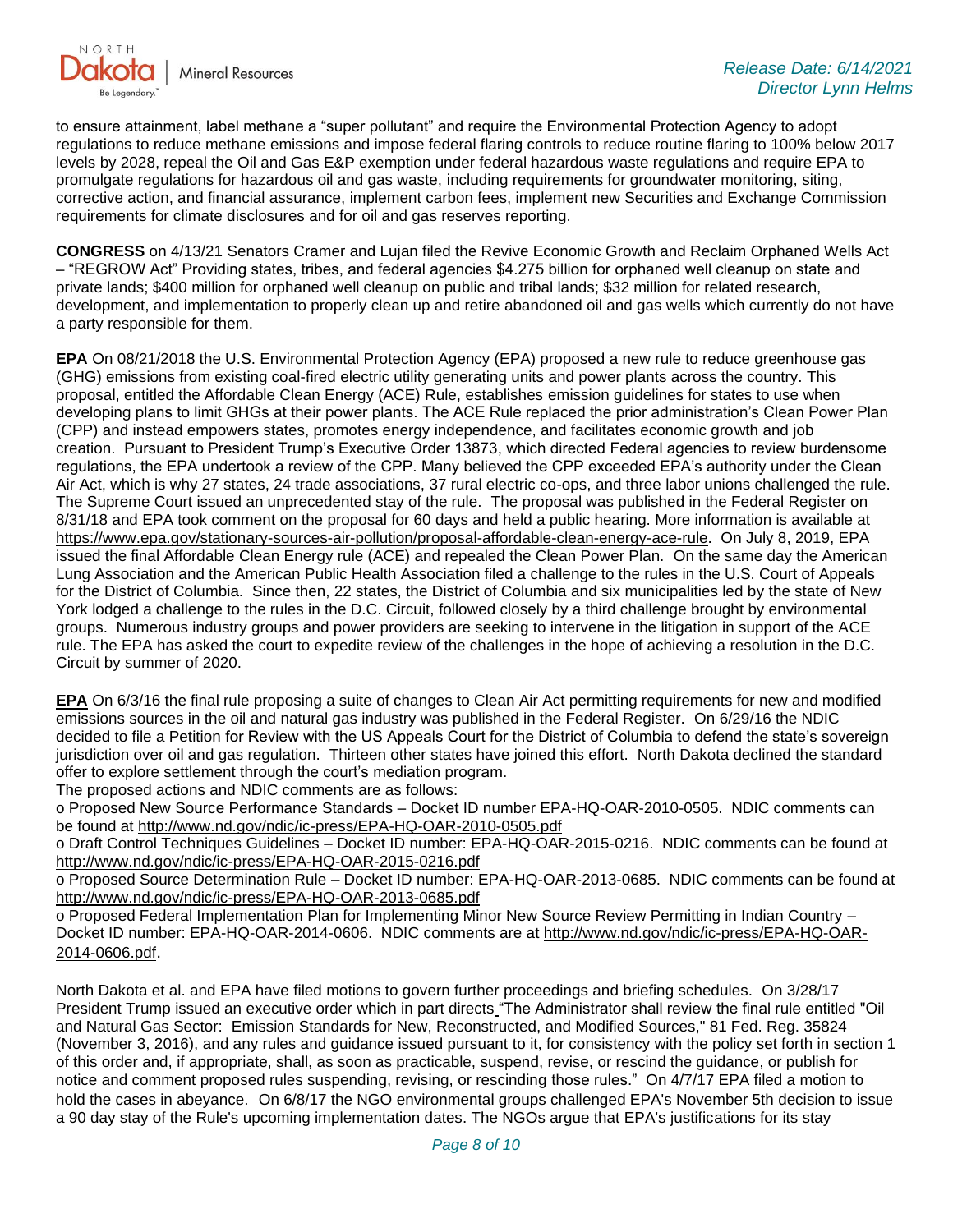

(onerous implementation costs and excessive state administrative burdens) of the Rule were already raised and rejected by EPA during EPA's original rulemaking and that the requirements of a "judicial stay" are not met. The NGO's action is a new case, filed in the D.C. Circuit. They have also filed an emergency motion asking the Court to immediately vacate EPA's decision. On November 3 the DC Circuit court issued a 2:1 decision granting the NGO petition and vacating EPA's 90 day stay of the rule. North Dakota filed an amicus brief in support of the EPA stay. On 7/13/17 the same DC Circuit court granted an EPA motion to recall the mandate and granting 14 days for then EPA to seek reconsideration or review by the full court. API and WVA along with other states filed petitions for rehearing en banc, but on 8/10/17 the entire DC Circuit issued an order denying the API and WVa et al States petitions. EPA now proposes a 2-year stay of certain provision in the oil and gas NSPS. North Dakota filed comments on 8/9/17 in support of the proposed 2-year stay. On 11/8/17 EPA published a Federal Register notice request for supplemental comments relating to the current Administration's efforts to change course on the oil and gas sector methane regulations put in place by the Obama Administration. North Dakota did not submit additional comment to EPA because the North Dakota comments submitted on 8/9/17 correctly advocate that EPA's rationale for the two year stay also justifies outright repeal of the original Rule, so it justifies a two year stay. On 9/11/18 EPA proposed targeted improvements to the 2016 New Source Performance Standards for the oil and gas industry that streamline implementation, reduce duplicative EPA and state requirements, and significantly decrease unnecessary burdens on domestic energy producers. This oil and gas targeted improvements package is expected to save up to approximately \$484 million in regulatory costs from 2019 – 2025 or \$75 million annually. NDIC comments can be found at<http://www.nd.gov/ndic/ic-press/EPA-HQ-OAR-2017-0757.pdf>. On 9/14/20 EPA's final Methane Rule was officially published in the Federal Register, making the rollback effective. On the very same day, a group of states filed a new lawsuit in the D.C. Circuit asking the court to review EPA's new methane regulations. A number of environmental groups followed suit the next day, asking the court to put an emergency halt to the rule. On 9/17/20 the D.C. Circuit issued an administrative stay, which temporarily freezes the EPA's rollback from taking effect while the court considers a long-term suspension of the rule. The court's order states that the administrative stay "should not be construed in any way as a ruling on the merits." On 10/14/20 North Dakota moved to intervene and on 1/22/21 filed a brief in support of the 2020 rule and requesting dismissal of petitioner's claims.

5/14/21 EPA is taking the first step to develop a proposed rule to reduce methane and other harmful pollutants from new and existing sources in the oil and natural gas industry. Today's actions are in response to President Biden's Executive Order 13990. "As we move forward to reduce pollution from oil and gas operations, it is vitally important to hear from all stakeholders, including those from impacted communities and industry," said EPA Administrator Michael S. Regan. President Biden's Executive Order "Protecting Public Health and the Environment and Restoring Science to Tackle the Climate Crisis" called on EPA to consider issuing a proposed rule by September 2021 to strengthen standards for methane emissions from new, reconstructed, and modified oil and natural gas sources and to address methane emissions from existing sources.

### How to share input:

• Training webinars: On May 25, 26, and 27, 2021, EPA will hold training webinars for communities, Tribes and small businesses to provide an overview of the oil and natural gas industry and share information to help members of those groups effectively engage in the regulatory process. Each training will be held at 2 p.m. eastern time.

• Public Listening Sessions: EPA will hold virtual public listening sessions from noon to 9 p.m. eastern time June 15, 16, and 17, 2021. During the listening sessions, registered members of the public will have the chance to provide their views on the oil and natural gas industry as it relates to climate change, health and EPA's upcoming proposed rule. The agency also has opened a non-rulemaking docket for people who wish to provide their input and perspectives in writing.

• Docket for public input: Beginning today, members of the public may submit their perspectives and input to the docket in advance of the September proposed rulemaking. Instructions for submitting input are available on EPA's website. For information on submitting input to the docket, or to register to attend a training or listening session, visit [https://www.epa.gov/controlling-air-pollution-oil-and-natural-gas-industry/epa-announces-public-listening-sessions.](https://gcc02.safelinks.protection.outlook.com/?url=https%3A%2F%2Fwww.epa.gov%2Fcontrolling-air-pollution-oil-and-natural-gas-industry%2Fepa-announces-public-listening-sessions&data=04%7C01%7Ckahaarsager%40nd.gov%7C2d70ace297704f8a9fd208d92f5faef1%7C2dea0464da514a88bae2b3db94bc0c54%7C0%7C0%7C637592910275150226%7CUnknown%7CTWFpbGZsb3d8eyJWIjoiMC4wLjAwMDAiLCJQIjoiV2luMzIiLCJBTiI6Ik1haWwiLCJXVCI6Mn0%3D%7C1000&sdata=fzKOBXtO6HAuevuMsMXE5459BKqrrFtH4J6jG6rPxNM%3D&reserved=0)

### **PHMSA** Advance notice of proposed rulemaking (ANPRM)was announced 1/10/17.

SUMMARY: PHMSA is considering revising the Hazardous Materials Regulations (HMR) to establish vapor pressure limits for unrefined petroleum-based products and potentially all Class 3 flammable liquid hazardous materials that would apply during the transportation of the products or materials by any mode. PHMSA is currently assessing the merits of a petition for rulemaking submitted by the Attorney General of the State of New York regarding vapor pressure standards for the transportation of crude oil. The petition requests that PHMSA implement a Reid Vapor Pressure (RVP) limit less than 9.0 pounds per square inch (psi) for crude oil transported by rail. This rule making could substantially interfere with NDIC oil conditioning regulations. You can read about the NDIC regulations at

[https://www.dmr.nd.gov/oilgas/2014Permitting\(2\).asp.](https://www.dmr.nd.gov/oilgas/2014Permitting(2).asp) NDIC submitted comments on 3/20/17 and the comment period closed on 5/19/17. On 6/6/2018 Senator Schumer wrote urging DOE and PHMSA to propose and quickly finalize a rule